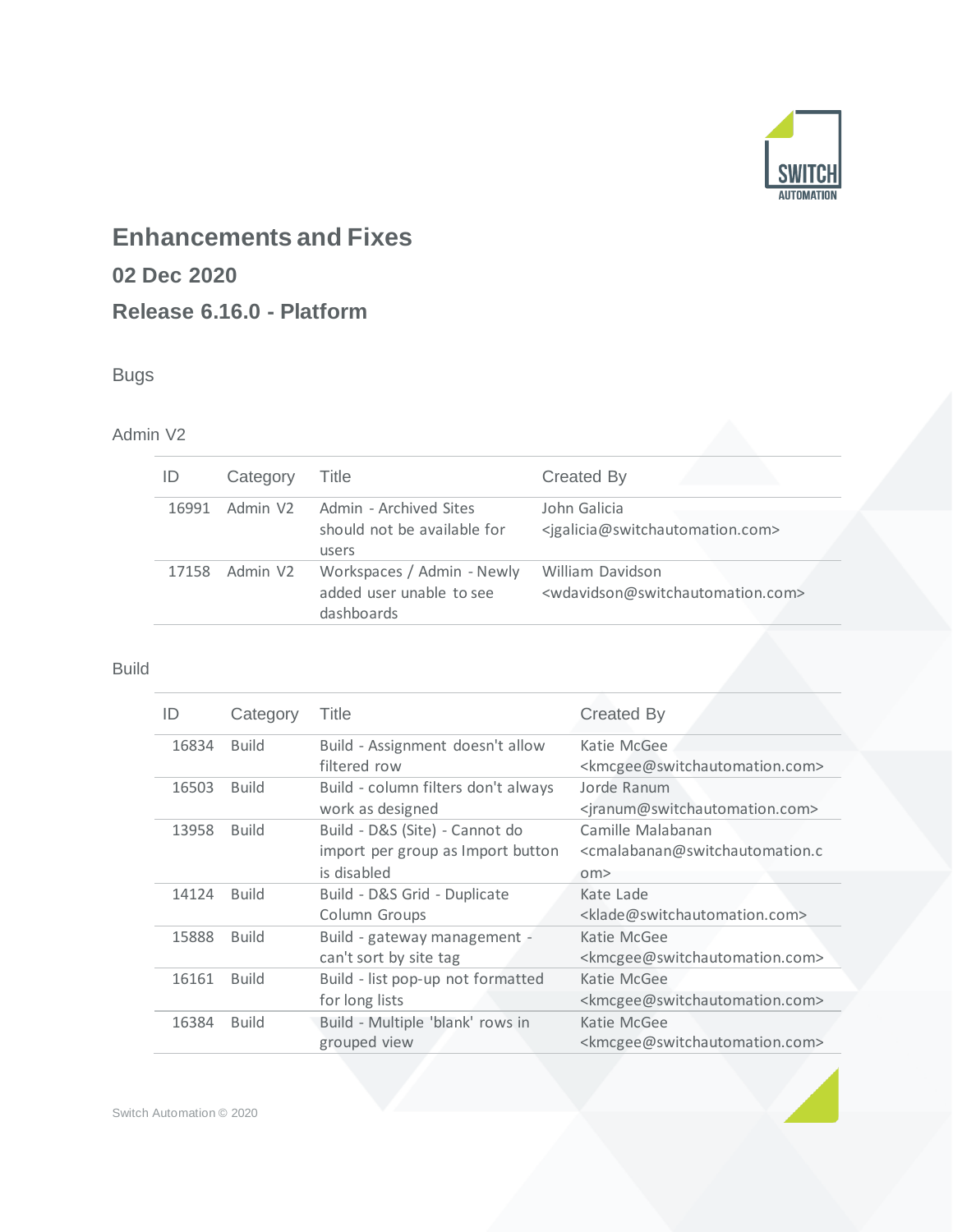

| 16633 | <b>Build</b> | Build - Site Discovery & Selection -                            | Rebecca Reel                                                            |
|-------|--------------|-----------------------------------------------------------------|-------------------------------------------------------------------------|
|       |              | Sort Does Not Work When                                         | <rreel@switchautomation.com></rreel@switchautomation.com>               |
|       |              | Grouped                                                         |                                                                         |
| 17015 | <b>Build</b> | Build - Status missing for some site                            | Kat Manipon                                                             |
|       |              |                                                                 | <kmanipon@switchautomation.co< td=""></kmanipon@switchautomation.co<>   |
|       |              |                                                                 | m >                                                                     |
| 17162 | <b>Build</b> | Build - validate assignment on save                             | Jeff Paltera                                                            |
|       |              |                                                                 | <jpaltera@switchautomation.com></jpaltera@switchautomation.com>         |
| 16302 | <b>Build</b> | Build - Values formatted as dates                               | Katie McGee                                                             |
|       |              |                                                                 | <kmcgee@switchautomation.com></kmcgee@switchautomation.com>             |
| 15144 | <b>Build</b> | Build (Portfolio) - Site Details -                              | Kat Manipon                                                             |
|       |              | When grouped by Status,                                         | <kmanipon@switchautomation.co< td=""></kmanipon@switchautomation.co<>   |
|       |              | "Disconnected" doesn't load when                                | m >                                                                     |
|       |              | expanded                                                        |                                                                         |
| 13132 | <b>Build</b> | Build (Site) Gateway Management                                 | Camille Malabanan                                                       |
|       |              | - Download does not work                                        | <cmalabanan@switchautomation.c< td=""></cmalabanan@switchautomation.c<> |
|       |              |                                                                 | $\text{cm}$                                                             |
| 16868 | <b>Build</b> | Build d+s - Template dropdown                                   | Katie McGee                                                             |
|       |              | has wrong options                                               | <kmcgee@switchautomation.com></kmcgee@switchautomation.com>             |
| 17160 | <b>Build</b> | D&S - error when changing driver                                | Kat Manipon                                                             |
|       |              | selection                                                       | <kmanipon@switchautomation.co< td=""></kmanipon@switchautomation.co<>   |
|       |              |                                                                 | m >                                                                     |
| 16948 | <b>Build</b> | D&S - ObjectAddress tooltip shows                               | Kat Manipon                                                             |
|       |              | DateTime as value when grid is                                  | <kmanipon@switchautomation.co< td=""></kmanipon@switchautomation.co<>   |
|       |              | grouped                                                         | m >                                                                     |
| 17122 | <b>Build</b> | Site Builder - Discovery & Selection                            | John Galicia                                                            |
|       |              | page is not loading coming from<br>Integration and Gateway tabs | <jgalicia@switchautomation.com></jgalicia@switchautomation.com>         |
| 14978 | <b>Build</b> | Site Builder - Discovery and                                    | Camille Malabanan                                                       |
|       |              | Selection - Clicking 'View' in                                  | <cmalabanan@switchautomation.c< td=""></cmalabanan@switchautomation.c<> |
|       |              | Import history does not filter grid                             | $\text{om}$                                                             |
| 16304 | <b>Build</b> | Site Builder - Integration - Deleted                            | John Galicia                                                            |
|       |              | device resurfaced after changing                                | <jgalicia@switchautomation.com></jgalicia@switchautomation.com>         |
|       |              | portfolio                                                       |                                                                         |
| 16298 | <b>Build</b> | Site Builder - Integration - Devices                            | John Galicia                                                            |
|       |              | from previously selected                                        | <jgalicia@switchautomation.com></jgalicia@switchautomation.com>         |
|       |              | Portfolio/Site is being populated to                            |                                                                         |
|       |              | a Site without devices                                          |                                                                         |
|       |              |                                                                 |                                                                         |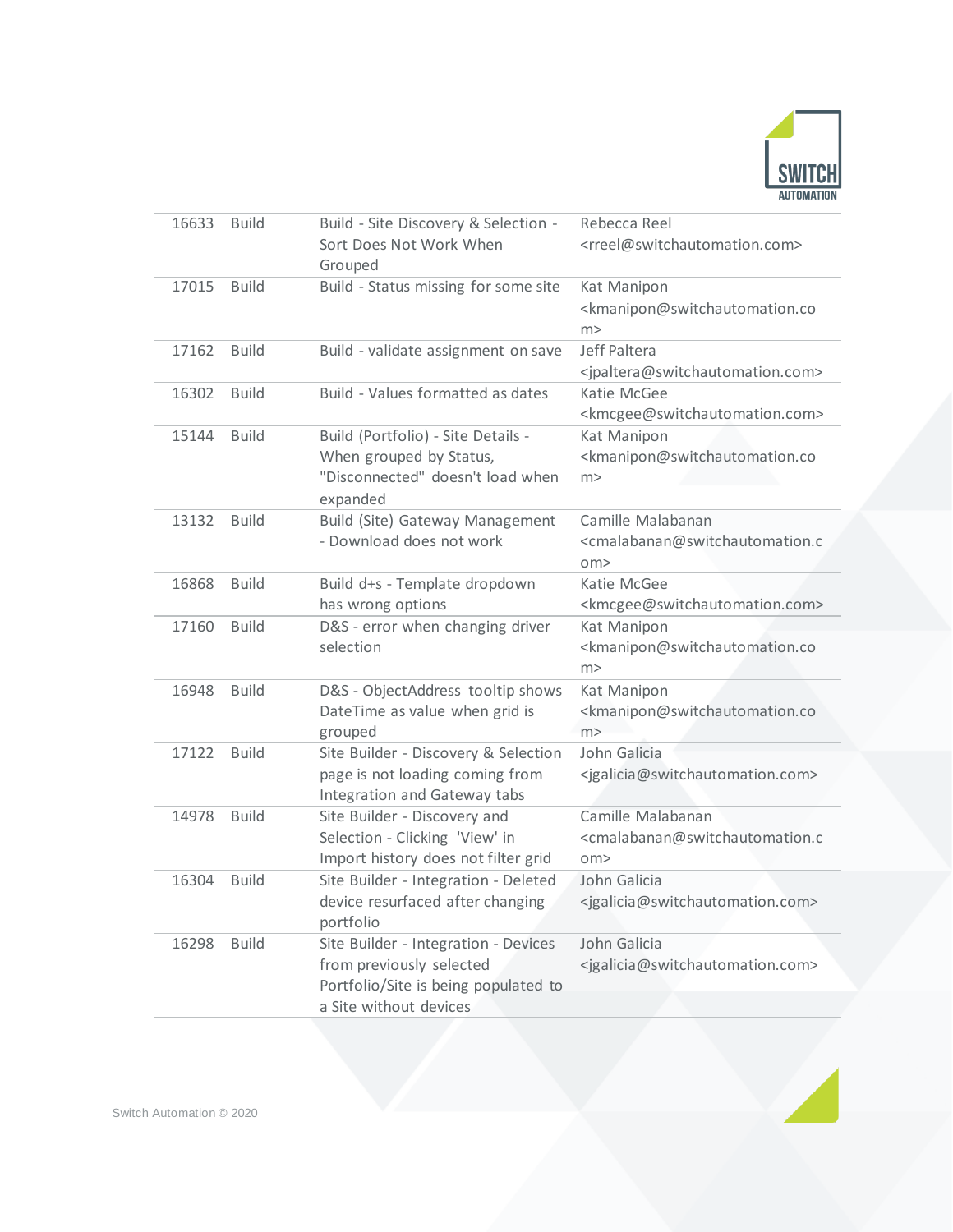

| 15244 | <b>Build</b> | Site Builder - Integration : Delete | John Galicia                                                            |
|-------|--------------|-------------------------------------|-------------------------------------------------------------------------|
|       |              | integration does not function after | <igalicia@switchautomation.com></igalicia@switchautomation.com>         |
|       |              | adding integration                  |                                                                         |
| 17175 | <b>Build</b> | Site Builder Integration - Error    | Camille Malabanan                                                       |
|       |              | when importing file                 | <cmalabanan@switchautomation.c< td=""></cmalabanan@switchautomation.c<> |
|       |              |                                     | $\text{cm}$                                                             |
|       |              |                                     |                                                                         |

## Document Library

| ID    | Category            | Title                                                                                                                         | Created By                                                        |
|-------|---------------------|-------------------------------------------------------------------------------------------------------------------------------|-------------------------------------------------------------------|
| 13256 | Document<br>Library | Document Library / Events - William Davidson<br>A new 'Events Snapshots'<br>directory is created for<br>each attached image / | <wdavidson@switchautomation.com></wdavidson@switchautomation.com> |
|       |                     | snapshot in Events                                                                                                            |                                                                   |

### Live Overview

| ID    | Category          | Title                                                                       | Created By                                                                      |
|-------|-------------------|-----------------------------------------------------------------------------|---------------------------------------------------------------------------------|
| 15256 | l ive<br>Overview | Live Overview - Error 404 is<br>returned in console when<br>navigating page | John Galicia<br><igalicia@switchautomation.com></igalicia@switchautomation.com> |

## Logic Builder

| Category | Title                                             | Created By                                                  |
|----------|---------------------------------------------------|-------------------------------------------------------------|
|          | 14999 Logic Builder Logic - Reprocess is Stalling | Katie McGee                                                 |
|          | reporting 25%                                     | <kmcgee@switchautomation.com></kmcgee@switchautomation.com> |